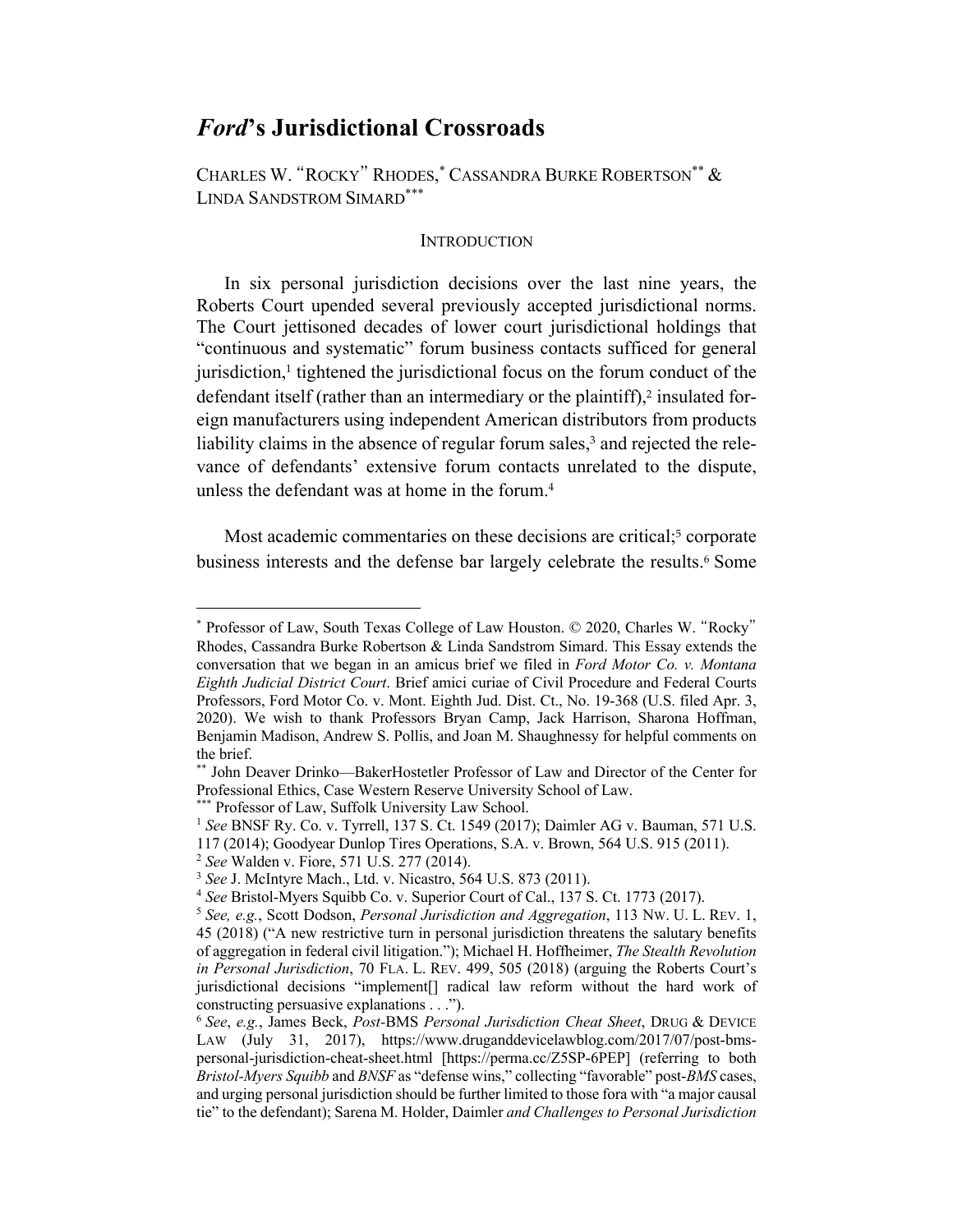academic critics suggest the Court's new jurisdictional revolution masquer- ades the Justices' pro-business, anti-consumer, and anti-litigant policy preferences.7 Others hypothesize that the decisions could stem from the Court's formalistic respect for state regulatory and territorial boundaries vis-à-vis sovereign sister-state interests and transnational comity concerns.<sup>8</sup>

 Two cases currently pending before the Supreme Court may settle this debate. During the October 2020 Term, the Court will consider consolidated products liability cases against Ford Motor Company—one from Minnesota and one from Montana—that raise questions going to the heart of traditional state judicial authority. The underlying alignment of *amici* is revealing, with the states generally supporting jurisdiction and corporate business interests mostly appearing on the other side.<sup>9</sup> If the Court ultimately affirms the state courts' jurisdictional assertions, then the Roberts Court's personal jurisdic- tion jurisprudence likely prioritizes horizontal federalism and international comity as independent due process considerations, placing new restrictions on state judicial authority when the forum state's regulatory authority is minimal compared to that of other sovereigns. If, however, the Court reverses the state court rulings, then the Court will have prioritized policy concerns championed by corporate defendants over the states' traditional judicial authority, upending the historical balance of state and federal power and insulating many nonresident national manufacturers and distributors from the states' judicial power.

## I. THE *FORD* CASES

 Both cases currently before the Supreme Court arose out of state prod- ucts liability claims against Ford Motor Company. In the first case, a Minnesota resident was driving a Ford Crown Victoria purchased from an snowplow and the car landed in a ditch. The airbags failed to deploy, and the car's passenger—also a Minnesota resident—suffered a traumatic brain in-state used-car dealer on a snowy Minnesota day when he rear-ended a

 *in Asbestos Cases*, DRI'S THE WHISPER (Oct. 2015) ("*Daimler* is a significant step toward protecting defendants' due process rights.").

 <sup>7</sup> *See* MICHAEL VITIELLO, ANIMATING CIVIL PROCEDURE 64–70 (2017); Arthur R. Miller,  *Simplified Pleading, Meaningful Days in Court, and Trials on the Merits: Reflections on*  the Deformation of Federal Procedure, 88 N.Y.U. L. REV. 286, 364-69 (2013). *the Deformation of Federal Procedure*, 88 N.Y.U. L. REV. 286, 364–69 (2013). 8 *See* Cassandra Burke Robertson & Charles W. "Rocky" Rhodes, *The Business of* 

 *Personal Jurisdiction*, 67 CASE W. RES. L. REV. 775, 788–90 (2017). This view might be supported because, in all but one of the six decisions, at least eight Justices joined the majority opinion, and the underlying facts either involved defendants without purposeful forum state activities or a forum with little, if any, connection to plaintiffs' claims or injuries. The exception is *Nicastro*, where the Court did not issue a majority opinion and three Justices dissented. 564 U.S. 873 (2011).

 <sup>9</sup> *See* Docket, Ford Motor Co. v. Mont. Eighth Jud. Dist. Ct., 443 P.3d 407 (Mont. 2019), *appeal docketed*, 140 S. Ct. 917 (Jan. 17, 2020) (No. 19-368), [https://www.](https://www.supremecourt.gov/search.aspx?filename=docket/docketfiles/html/public/19-368.html) [supremecourt.gov/search.aspx?filename=docket/docketfiles/html/public/19-368.html.](https://www.supremecourt.gov/search.aspx?filename=docket/docketfiles/html/public/19-368.html)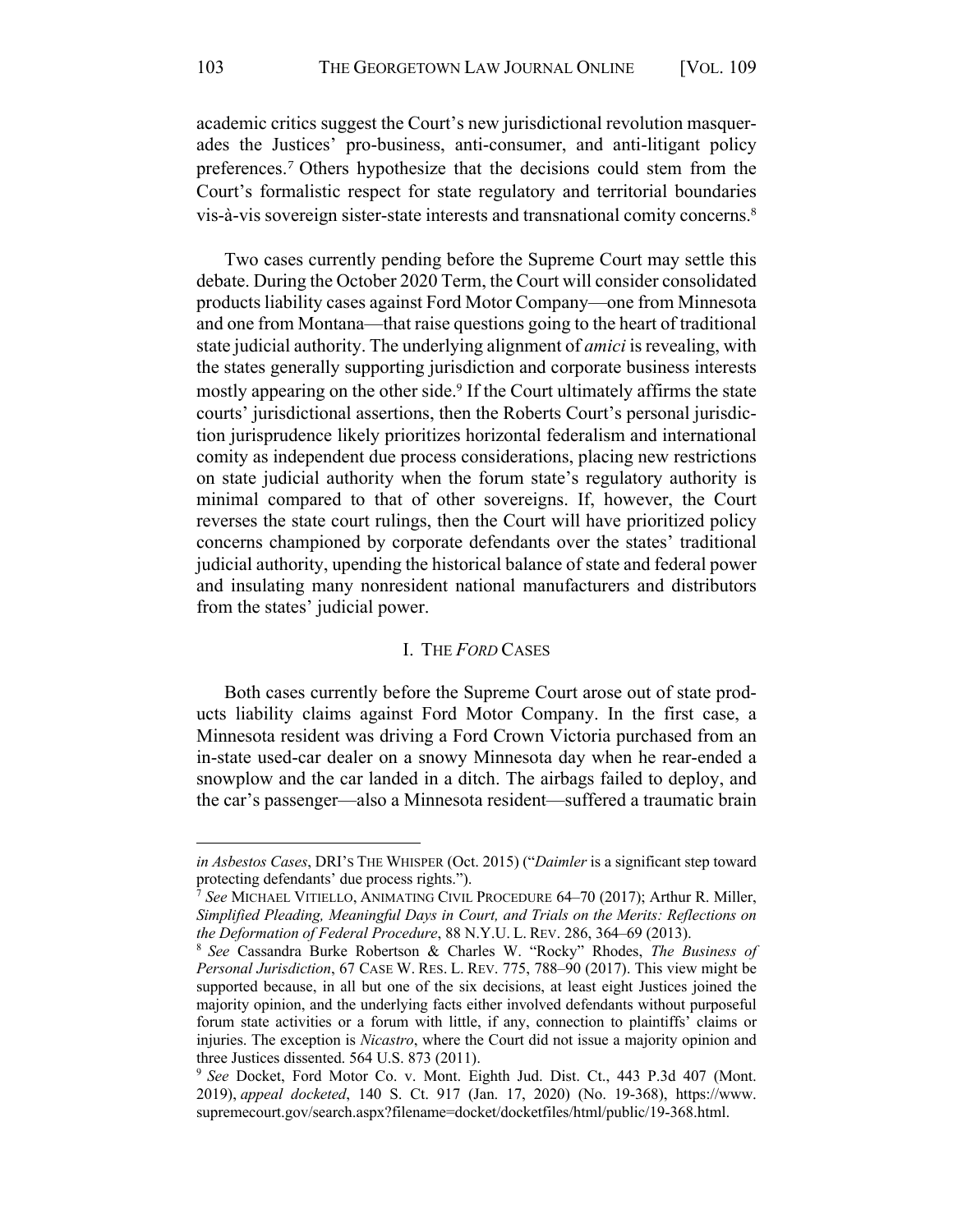injury.10 The passenger sued both the driver and Ford in Minnesota state court, alleging the driver's negligence and Ford's design and manufacturing defects, failure to warn, and negligence contributed to his injury. The Minnesota Supreme Court subsequently concluded that the state trial court could properly exercise personal jurisdiction over Ford.<sup>11</sup>

 had been purchased second-hand in Montana suffered a fatal accident when the tread on one of the tires separated and the car skidded off the highway and landed upside down.<sup>12</sup> Her heirs brought products liability claims against Ford for design defects, failure to warn, and negligence in Montana state court, and the Montana Supreme Court likewise allowed the case to go In the second case, a Montana resident driving a Ford Explorer that forward.<sup>13</sup>

 personal jurisdiction over Ford in both cases. Ford regularly delivers thousands of vehicles for sale to dozens of dealerships in both states, and it courts would have found that such continuous, systematic, and substantial contacts gave rise to general jurisdiction in the state—that is, that Ford could expect to be haled before the courts of the state for any cause of action, whether or not the plaintiffs' claims related to its actions in the state.<sup>14</sup> In the Supreme Court's 2014 decision *Daimler AG v. Bauman*, however, general jurisdiction was explicitly limited to those states where the defend- ant was "at home"—typically the defendant's domicile.15 Nonetheless, state courts can still exercise specific jurisdiction over defendants such as Ford as long as three requirements are satisfied: First, that the defendant purpose- fully conducted activities in or established contacts with the forum; second, that the plaintiff's claim "aris[es] out of or relate[s] to the defendant's contacts with the forum"; and third, that exercising jurisdiction would not A decade earlier, these state courts certainly could have exercised regularly purchases advertising in local markets. Under prior doctrine, be otherwise unreasonable.<sup>16</sup>

 <sup>10</sup> Bandemer v. Ford Motor Co., 931 N.W.2d 744, 748–49 (Minn. 2019), *cert. granted*, 140 S. Ct. 916 (2020).

 $11$  *Id.* at 747-49, 755.

<sup>&</sup>lt;sup>11</sup> *Id.* at 747–49, 755.<br><sup>12</sup> Ford Motor Co. v. Mont. Eighth Jud. Dist. Ct., 443 P.3d 407, 411 (Mont. 2019), *cert*. granted, 140 S. Ct. 917 (2020). *granted*, 140 S. Ct. 917 (2020). 13 *Id.* at 411–12. 14 *See* Charles W. "Rocky" Rhodes & Cassandra Burke Robertson, *Toward a New* 

 $13$  *Id.* at 411-12.

 *Equilibrium in Personal Jurisdiction*, 48 U.C. DAVIS L. REV. 207, 214 (2014) [hereinafter Rhodes & Robertson, New Equilibrium]. Rhodes & Robertson, *New Equilibrium*].<br><sup>15</sup> 571 U.S. 117, 137 (2014) ("For an individual, the paradigm forum for the exercise of

 general jurisdiction is the individual's domicile; for a corporation, it is an equivalent place, one in which the corporation is fairly regarded as at home.") (quoting Goodyear Dunlop Tires Operations, S.A. v. Brown, 564 U.S. 915, 924 (2011)).

 <sup>16</sup> *See id.* at 126–27, 139 n.20 (quoting Helicopteros Nacionales de Colombia, S.A. v. Hall, 466 U.S. 408, 414 n.8 (1984)).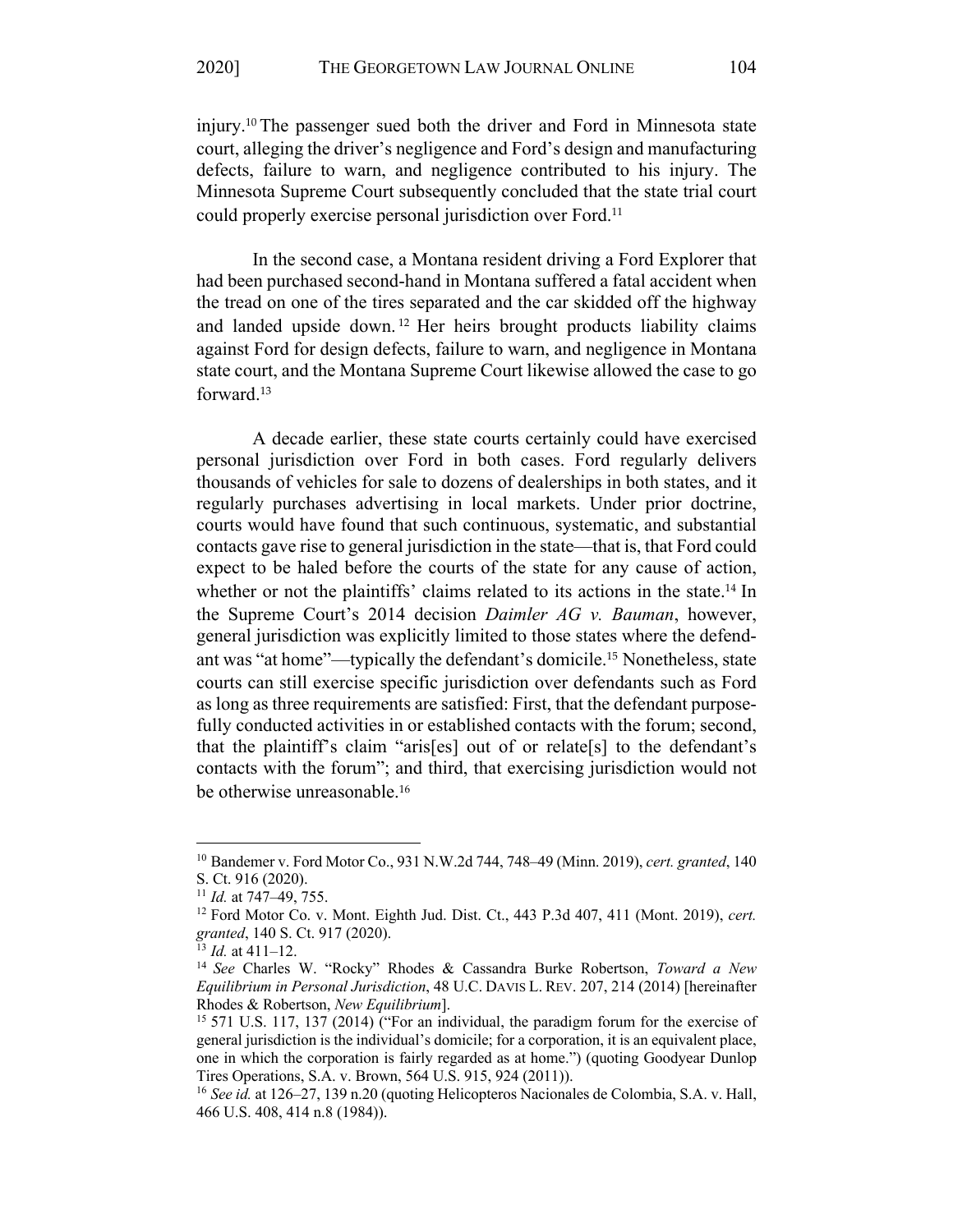The question presented in these cases to the U.S. Supreme Court focuses on the second of the three requirements: Whether the plaintiffs' claims arise out of or relate to Ford's forum contacts. In both cases, Ford originally designed, manufactured, and sold the cars out of state. Third parties brought them into Montana and Minnesota, where they were purchased second- hand. Ford argues that the required connection supporting specific jurisdic- tion does not exist between its extensive activities in the forum states and these particular vehicles because none of its forum activities proximately caused the accidents.<sup>17</sup>

 But the nexus requirement should not be viewed in isolation, divorced from the underlying constitutional functions of the jurisdictional frame- work. At their core, these cases raise a more fundamental issue that informs the scope of the necessary jurisdictional connection: state sovereign power.<sup>18</sup> Do state courts have sovereign judicial power to protect their citizens from allegedly dangerous products by compelling a product manufacturer conducting extensive in-state marketing and sales to answer claims for its products causing injury in the state but not designed, manufactured, or originally sold there?

### II. STATE PRIMACY IN PERSONAL JURISDICTION

 In general, states have considerable leeway in determining the scope and limits of state court authority.<sup>19</sup> The Framers, according to the Supreme Court, "intended that the States retain many essential attributes of sover- courts."20 Scholars also recognize that "[f]ew activities of government are more fundamental to sovereignty than the power of a state to resolve diseignty, including, in particular, the sovereign power to try causes in their putes through its courts."<sup>21</sup>

 For the first century of U.S. history, the states' power to compel defendants' appearance in court was essentially limited only by the practical ability to enforce a judgment. The Constitution at that time did not restrict

<sup>&</sup>lt;sup>17</sup> Brief for Petitioner at 42–47, Ford Motor Co. v. Mont. Eighth Jud. Dist. Ct., No.19-368 (U.S. filed Feb. 28, 2020).

 <sup>18</sup> *See* Charles W. "Rocky" Rhodes & Cassandra Burke Robertson, *A New State Registration Act: Legislating a Longer Arm for Personal Jurisdiction*, 57 HARV. J. ON LEGIS. 377, 400 (2020).<br><sup>19</sup> *See* Linda Sandstrom Simard, *Seeking Proportional Discovery: The Beginning of the* 

 *End of Procedural Uniformity in Civil Rules*, 71 VAND. L. REV. 1919, 1926 (2018) (explaining the "striking differences between federal and state civil caseloads" and the concomitant different procedural interests of state and federal courts).

<sup>&</sup>lt;sup>20</sup> World-Wide Volkswagen Corp. v. Woodson, 444 U.S. 286, 293 (1980).

<sup>&</sup>lt;sup>20</sup> World-Wide Volkswagen Corp. v. Woodson, 444 U.S. 286, 293 (1980).<br><sup>21</sup> Geoffrey P. Miller, *In Search of the Most Adequate Forum: State Court Personal Jurisdiction*, 2 STAN. J. COMPLEX LITIG. 1, 19 (2014).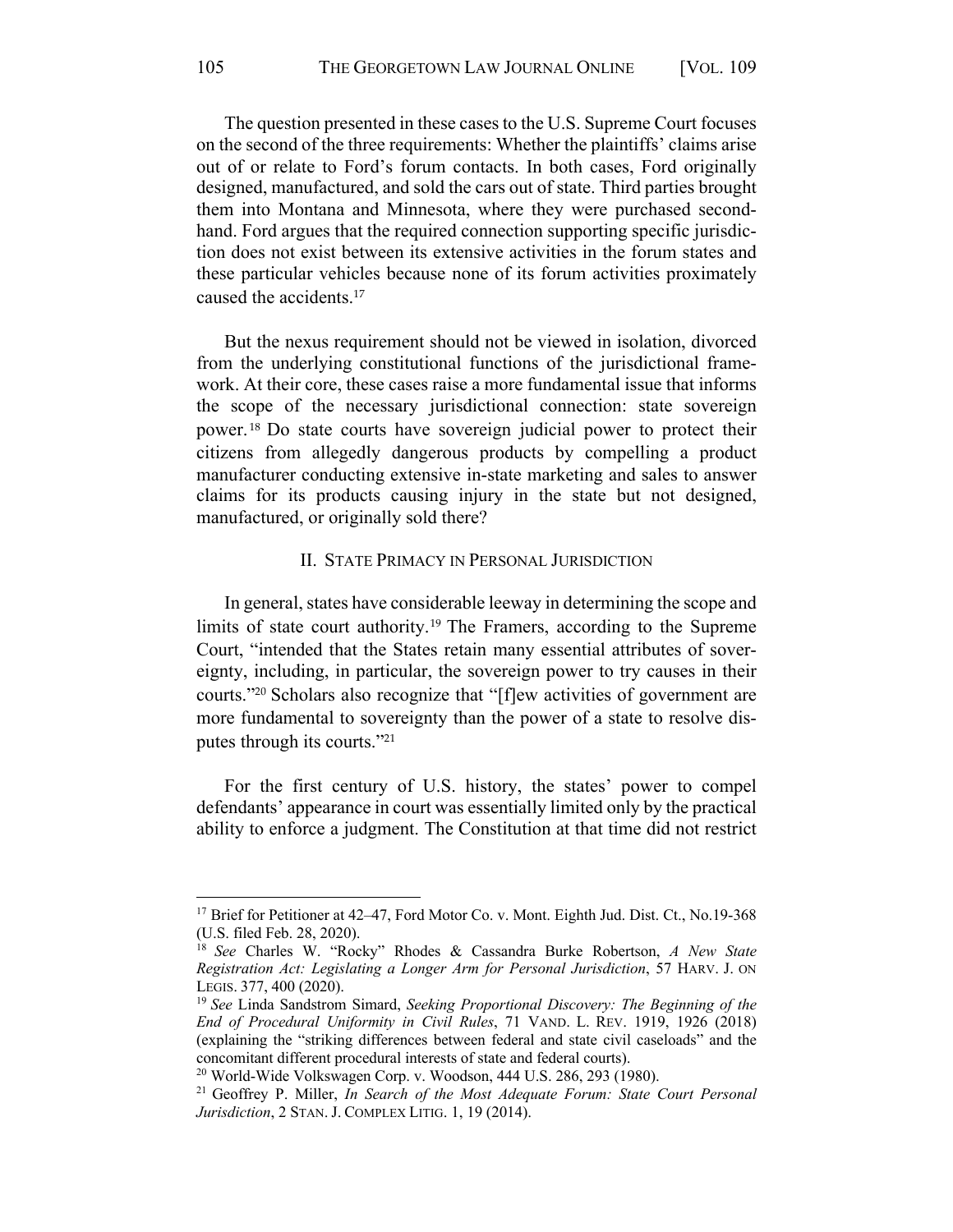a state court's authority with respect to in-state judgment recognition,<sup>22</sup> although the Full Faith and Credit Clause authorized constraints on the interstate recognition of such judgments.<sup>23</sup> The effectiveness of state pro- ceedings thus typically depended on whether a defendant—if an individ- ual—could be physically brought before a court or whether the defendant possessed in-state assets that could be seized to pay a judgment.

 The states' adjudicative authority confronted a new limit after the Supreme Court's 1878 decision *Pennoyer v. Neff*. <sup>24</sup>*Pennoyer* explained that the then-new text of the Fourteenth Amendment's Due Process Clause would protect defendants in state-court proceedings.25 *Pennoyer*'s territo- rial-based holding would soon face numerous exceptions and later be displaced by the Supreme Court's "minimum contacts" requirement in International Shoe Co. v. Washington.<sup>26</sup> But the premise that the authority of state courts over out-of-state defendants must comply with constitutional due process has remained firm.

 Although it has been almost a century and a half since the Supreme Court first acknowledged the existence of due process constitutional limits on state adjudicative authority, those limits remain murky and uncertain. Most of the Supreme Court's decisions since *International Shoe* addressed the outermost limits of specific jurisdiction predicated on singular or isolated connections with the forum state.<sup>27</sup> So long as the Court invalidated jurisdictional assertions only in unusual cases at the outer margins of the states' jurisdictional reach, the Court's theoretical and doctrinal inconsistencies did little harm to the core competency of the states' judicial power.

 But now these unresolved questions take on a new urgency, as the Court will consider state authority to hear two cases involving state citizens injured on state roadways by vehicles purchased and registered within the state, bringing the state's regulatory power front and center. Perhaps the Court will acknowledge and reaffirm the states' traditional power to resolve such cases. If the Court does strike down the states' authority to adjudicate these cases, however, it will favor policy concerns championed by corporate defendants at the expense of the traditional sovereign adjudicative power of the states.

 <sup>22</sup> State constitutional provisions occasionally provided such limits, however. *See, e.g.*, Beard v. Beard, 21 Ind. 321, 328–29 (1863).

<sup>&</sup>lt;sup>23</sup> See D'Arcy v. Ketchum, 52 U.S. 165, 174–76 (1850).

 $25$  *Id.* at 732–33.

<sup>&</sup>lt;sup>26</sup> 326 U.S. 310, 316–20 (1945).

<sup>&</sup>lt;sup>23</sup> *See* D'Arcy v. Ketchum, 52 U.S. 165, 174–76 (1850).<br><sup>24</sup> 95 U.S. 714 (1878).<br><sup>25</sup> *Id.* at 732–33.<br><sup>26</sup> 326 U.S. 310, 316–20 (1945). <sup>27</sup> Rhodes & Robertson, *New Equilibrium, supra* note 14, at 236.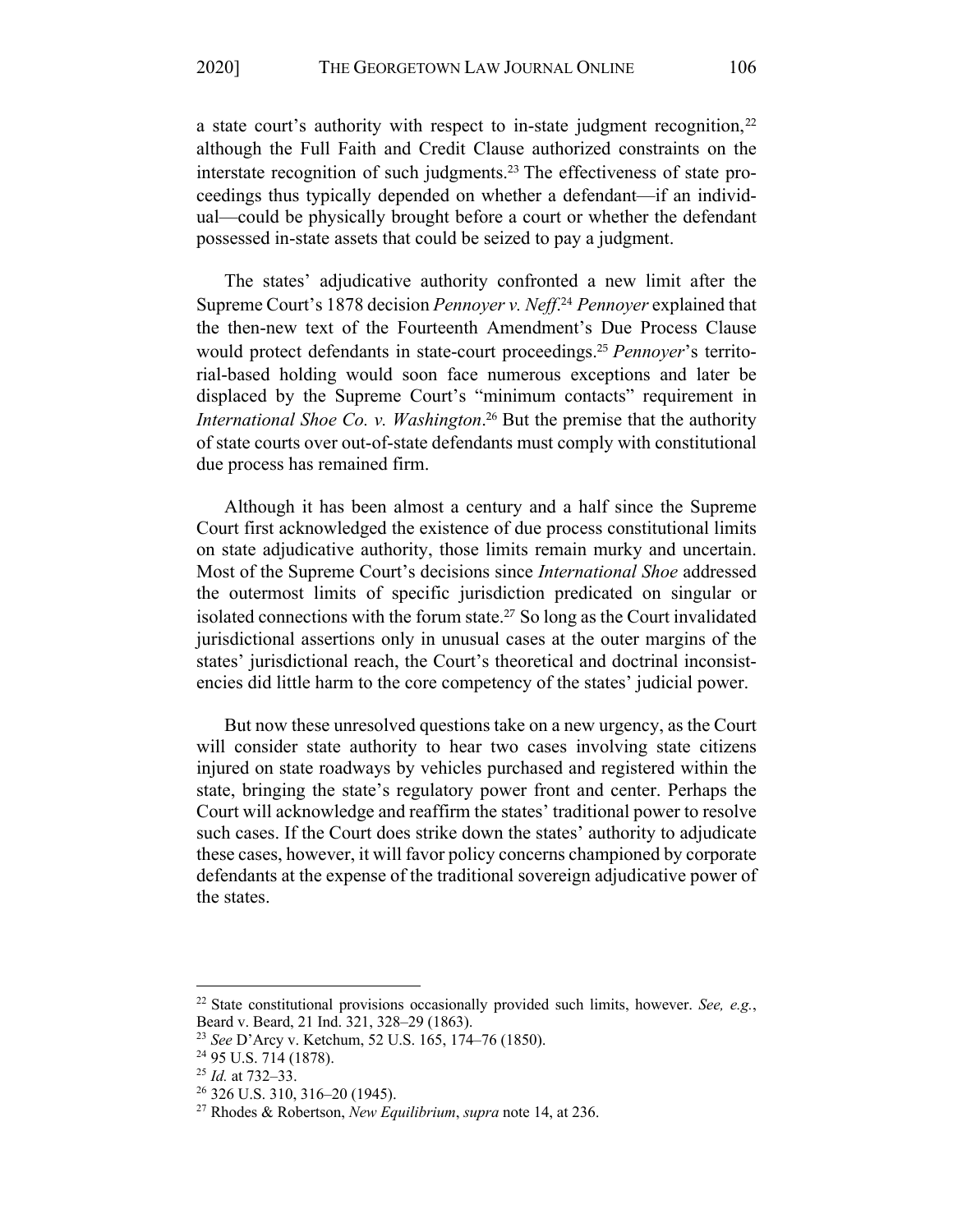### III. THREE STRANDS OF DUE PROCESS JURISDICTIONAL LIMITATIONS

 Personal jurisdiction is not a mere common law doctrine, dependent upon judicial interpretation divorced from fundamental questions of state sovereignty. Instead, the due process limits on a state's jurisdictional authority are derived from the Constitution and should be clearly articulated and precisely defined. The Supreme Court's shifting jurisprudence, though, has left open significant questions about how, exactly, the Due Process Clause limits the states' exercise of jurisdiction. Three separate themes surface from this wavering doctrine.

 First, the Due Process Clause protects nonresident defendants against the potential unfairness of litigating in a distant or inconvenient forum.<sup>28</sup> In other words, a state's exercise of jurisdiction could violate procedural due process principles—that is, it could impose an undue burden so oppressive that it interferes with defendants' ability to have a meaningful opportunity to be heard.29 The Supreme Court's first few decisions in the aftermath of *International Shoe* predominantly focused on this due process interest, upholding the jurisdictional assertion in each one.<sup>30</sup>

 But thirteen years after *International Shoe*, the Court began to empha- size two other interrelated jurisdictional due process limitations grounded in horizontal federalism and substantive due process. *Hanson v. Denckla*  first explained that personal jurisdiction restrictions "are more than a guarantee of immunity from inconvenient or distant litigation. They are a consequence of territorial limits on the power of the respective States."31 *Hanson* continued that the Clause also prevented a nonresident defendant from being compelled to answer suit in a state "unless he has had the 'minimal contacts' with that State that are a prerequisite to its exercise of power over him."<sup>32</sup> The Supreme Court in its subsequent opinions has frequently reiterated that the Due Process Clause prevents state courts from "reach[ing] out beyond the limits imposed on them by their status as coequal sovereigns in a federal system," as each state's sovereignty implies "a limitation on the sovereignty of all of its sister States."33 Moreover, the

 <sup>28</sup> *See* World-Wide Volkswagen Corp. v. Woodson, 444 U.S. 286, 292 (1980); Hanson v. Denckla, 357 U.S. 235, 251 (1958).

 <sup>29</sup> *See* Mullane v. Cent. Hanover Bank & Tr. Co., 339 U.S. 306, 313 (1950) (Due Process Clause at least requires "that deprivation of life, liberty or property by adjudication be preceded by notice and opportunity for hearing"); *cf.* John N. Drobak, *The Federalism Shoe*'s standard . . . has roots in rights of procedural due process—the rights to notice and *Theme in Personal Jurisdiction*, 68 IOWA L. REV. 1015, 1038 n.102 (1983) ("*International*  opportunity to be heard.").

 <sup>30</sup> *See* McGee v. Int'l Life Ins. Co., 355 U.S. 220 (1957); Travelers Health Ass'n v. Virginia, 339 U.S. 643 (1950).

 <sup>31</sup> 357 U.S. 235, 251 (1958). 32 *Id.* 

 $32$  *Id* 

<sup>33</sup> *World-Wide Volkswagen*, 444 U.S. at 292–93.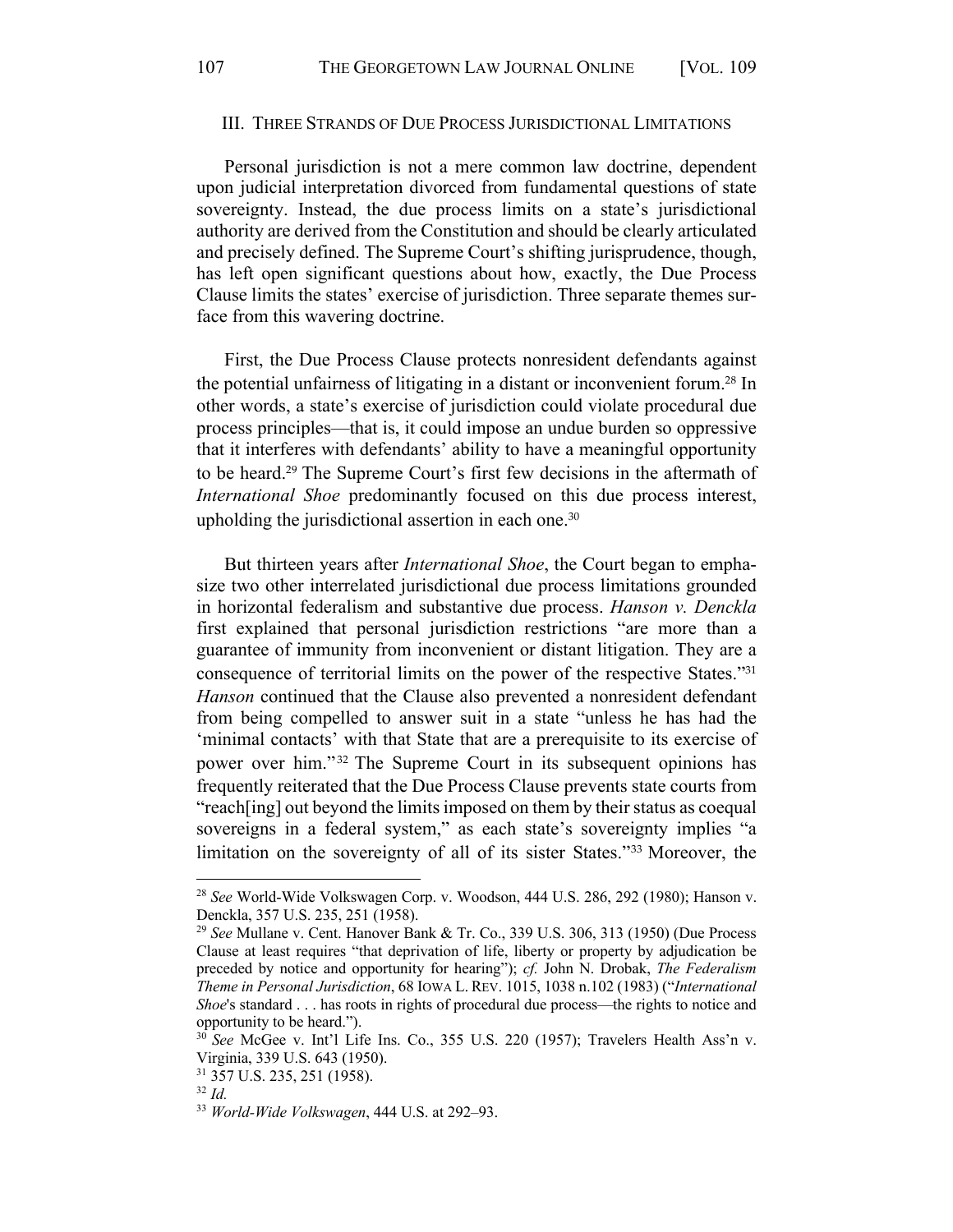Court has continued to recognize that the Clause protects defendants from deprivations of liberty or property in the absence of lawful power in accord with jurisdictional traditions.<sup>34</sup> The former of these limitations, preventing a state's exercise of jurisdiction encroaching on the right or authority of sister states, has been described as an aspect of "horizontal federalism."<sup>35</sup> The latter of these limitations, protecting the defendant's historically grounded liberty interest from arbitrary assertions of government authority, is linked to substantive due process principles.<sup>36</sup>

### IV. THE DUE PROCESS LIMITATIONS APPLIED TO *FORD*

 In cases involving large international corporations such as *Ford*, the latter two of the three due process interests are primarily at issue, related to horizontal federalism and substantive due process. Ford does not argue that it would suffer any burdensome procedural barriers in litigating in either Montana or Minnesota.37 Indeed, Ford reasonably expects to be litigating in both states for cases involving any of the thousands of cars that Ford sells directly in-state to consumers.<sup>38</sup> Ford instead raises arguments sounding in horizontal federalism and substantive due process: Ford contends that the forum states do not have a sufficient interest in regulating the design and manufacturing of its vehicles and further urges that it has a protected liberty interest from these courts' binding judgments in the absence of a causal relationship between its forum conduct and the plaintiffs' claims.<sup>39</sup> But neither argument comports with traditional understandings of sovereign state adjudicative authority.

#### A. HORIZONTAL FEDERALISM CONCERNS

 A viable descriptive explanation of the Roberts Court's jurisdictional decisions to date is a newfound emphasis on horizontal federalism and com- ity principles as a distinct due process limitation, even in those situations when jurisdiction has been traditionally authorized. The Court's rejection of both general doing-business jurisdiction and of the relevance of extensive unrelated forum contacts when the defendant is not at home in the forum could be defended as designed to prevent the forum state from encroaching on the authority of other sovereigns when the forum has minimal regulatory

 <sup>34</sup> *See* J. McIntyre Mach., Ltd. v. Nicastro, 564 U.S. 873, 879 (2011) (plurality opinion); Burger King Corp. v. Rudzewicz, 471 U.S. 462, 472 (1985).

<sup>&</sup>lt;sup>35</sup> See Allan Erbsen, *Impersonal Jurisdiction*, 60 EMORY L.J. 1, 6–7 (2010).

<sup>&</sup>lt;sup>35</sup> *See* Allan Erbsen, *Impersonal Jurisdiction*, 60 EMORY L.J. 1, 6–7 (2010).<br><sup>36</sup> *See* Charles W. "Rocky" Rhodes, *Liberty, Substantive Due Process, and Personal* Jurisdiction, 82 TUL. L. REV. 567, 575-76 (2007). *Jurisdiction*, 82 TUL. L. REV. 567, 575–76 (2007). 37 *See* Brief for Petitioner at 18–26, Ford Motor Co. v. Mont. Eighth Jud. Dist. Ct., No.19-

 368 (U.S. filed Feb. 28, 2020).

 <sup>38</sup> *See id.* 

 $39$  *Id.*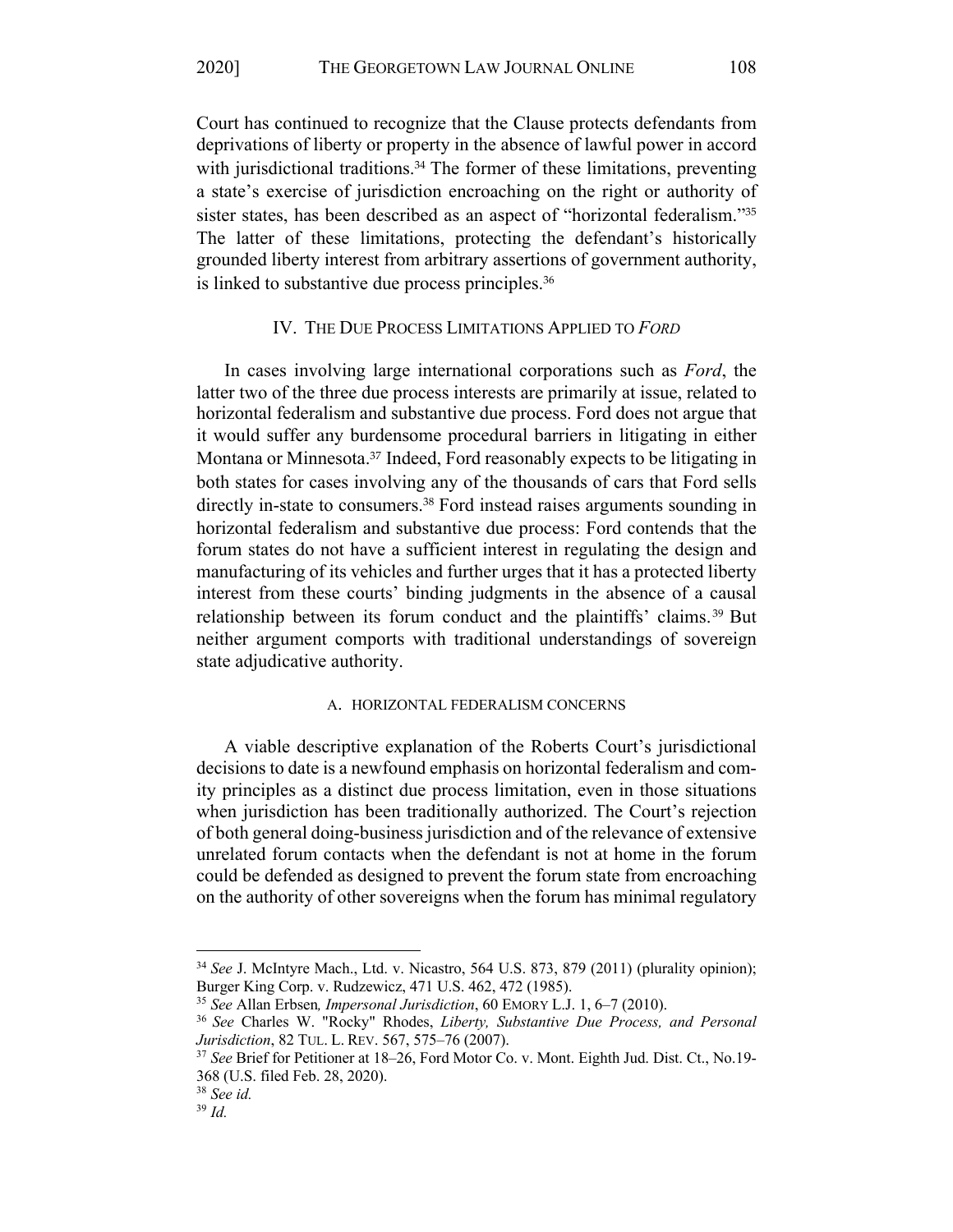interest in the dispute.<sup>40</sup> The supporting rationale might be that even though lower court decisions had long authorized jurisdiction in these situations, the Due Process Clause, "acting as an instrument of interstate federalism,"<sup>41</sup> barred adjudicative authority when other states were more closely related to the disputes.<sup>42</sup>

 Such a descriptive understanding of the Roberts Court's jurisdictional decisions does not help Ford, as no other states are more closely related to these lawsuits. Although Ford nevertheless suggests that neither forum state has a significant regulatory interest regarding out-of-state design or manu- facturing because the "'obligations' . . . arose entirely outside [their] boundaries,"<sup>43</sup> Ford's arguments contravene the American federalist structure.

 Sovereigns—including the U.S. states—have always had "prescriptive jurisdiction," or the power to regulate, beyond extraterritorial boundaries.<sup>44</sup> riality, the Supreme Court has required only that Congress clearly states that the legislation is intended to apply outside of national boundaries.<sup>45</sup> A state's sovereign power within its borders necessarily includes some ability to regulate conduct outside its borders: "States frequently regulate activities Even in the transnational context, with its presumption against extraterritothat occur entirely within one State but that have effects in many."<sup>46</sup>

 The question, then, is not whether the state's regulatory authority reaches some out-of-state conduct, but instead whether that regulation of out-of-state conduct encroaches on the interest of a sister state more tightly connected to the conduct at issue. In products cases, the traditional Ameri- can rule is that the law of the state in which the product caused the injury applies.47 Thus, even if the plaintiffs in *Ford* had filed their suits in a state courts would likely apply the law of the state where the vehicles caused the where Ford designed, manufactured, or originally sold the vehicles, the

 <sup>40</sup> *See* Bristol-Myers Squibb Co. v. Superior Court of Cal., 137 S. Ct. 1773 (2017); BNSF Ry. Co. v. Tyrrell, 137 S. Ct. 1549 (2017); Daimler AG v. Bauman, 571 U.S. 117 (2014).

 <sup>41</sup> *Bristol-Myers Squibb*, 137 S. Ct. at 1781 (quoting World-Wide Volkswagen Corp. v. Woodson, 444 U.S. 286, 294 (1980)).

 $42$  Although this argument might descriptively explain the Roberts Court's jurisdictional decisions, theoretical and normative questions regarding the Court's approach would remain. *See* Erbsen, *supra* note 35, at 8 (envisioning that a horizontal federalism approach might overhaul jurisdictional doctrine).

<sup>&</sup>lt;sup>43</sup> Brief for Petitioner at 25, Ford Motor Co. v. Mont. Eighth Jud. Dist. Ct., No.19-368 (U.S. filed Feb. 28, 2020).

 <sup>44</sup> Laker Airways Ltd. v. Sabena, Belgian World Airlines, 731 F.2d 909, 923 (D.C. Cir. 1984) ("[L]egislation to protect domestic economic interests can legitimately reach conduct occurring outside the legislating territory intended to damage the protected interests within the territory.").

<sup>&</sup>lt;sup>45</sup> Morrison v. Nat'l Austl. Bank Ltd., 561 U.S. 247, 255 (2015).

<sup>&</sup>lt;sup>45</sup> Morrison v. Nat'l Austl. Bank Ltd., 561 U.S. 247, 255 (2015).<br><sup>46</sup> Am. Bev. Ass'n v. Snyder, 735 F.3d 362, 379 (6th Cir. 2013) (Sutton, J., concurring).<br><sup>47</sup> *See* RESTATEMENT (SECOND) OF CONFLICT OF LAWS § 146 (AM. L

<sup>&</sup>lt;sup>47</sup> See RESTATEMENT (SECOND) OF CONFLICT OF LAWS § 146 (AM. LAW INST. 1971).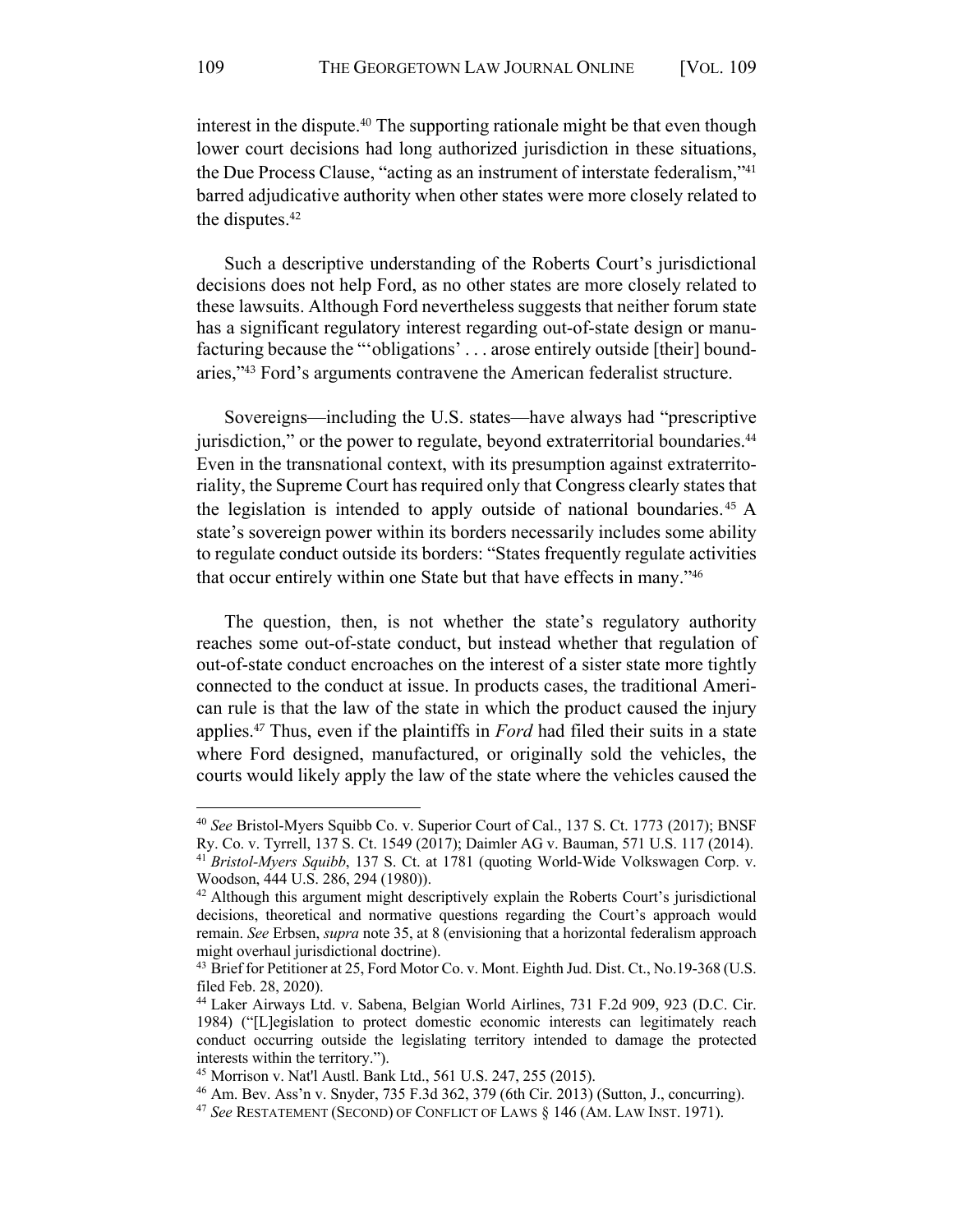injury.<sup>48</sup> Under the American system of interstate federalism, the interest of a state in regulating the safety of products that caused in-state injuries is so strong that it typically receives deference from other states. This belies any argument that Minnesota's or Montana's exercise of jurisdiction would contravene the interests of another state with a greater interest in the dispute.

 The contrast between the pending *Ford* cases and the Supreme Court's recent holding in *Bristol-Myers Squibb v. Superior Court* is telling. In *Bristol-Myers Squibb*, the forum state had little or no regulatory interest in the claims at issue, leading to a jurisdictional dismissal*.* 49 Out-of-state plain- tiffs had joined a nationwide, mass-action products liability suit in California against the manufacturer of the drug Plavix. The Supreme Court first stressed the defendant's burden in "submitting to the coercive power of a State that may have little legitimate interest in the claims in question" before turning to whether there was a sufficient connection between the defendant's forum activities and the out-of-state plaintiffs' claims.50 The Court found no "connection between the forum and the specific claims at issue" because "the nonresidents were not prescribed Plavix in California, did not purchase Plavix in California, did not ingest Plavix in California, and were not injured by Plavix in California."<sup>51</sup>

 *Bristol-Myers Squibb* bears no meaningful resemblance to the pending *Ford* cases, however. Each Ford vehicle was purchased second-hand in the forum, registered and driven in the forum, and caused an in-state injury to a forum resident. Minnesota and Montana thus possess strong sovereign interests in adjudicating these claims, and the plaintiffs established the necessary "connection between the forum and the specific claims at issue" to satisfy the traditional demands of due process.<sup>52</sup> When no other state has neither Minnesota nor Montana in any way exceeded "the limits imposed a greater interest in adjudicating or otherwise regulating these incidents, on them by their status as coequal sovereigns in a federal system."<sup>53</sup>

### B. SUBSTANTIVE DUE PROCESS

 Ford also urges that it has a substantive liberty interest to be free from a binding judgment if a causal relationship does not exist between its forum conduct and the plaintiffs' claims.<sup>54</sup> A nonresident defendant's personal

 <sup>48</sup> *See* Symeon C. Symeonides, *The Choice-of-Law Revolution Fifty Years After Currie: An End and a Beginning*, 2015 U. ILL. L. REV. 1847, 1901–04.<br><sup>49</sup> 137 S. Ct. 1773, 1784–85 (2017).<br><sup>50</sup> *Id.* at 1780–81.<br><sup>51</sup> *Id.* 

<sup>&</sup>lt;sup>49</sup> 137 S. Ct. 1773, 1784–85 (2017).

 $50$  *Id.* at 1780-81.

 $51$  Id

<sup>&</sup>lt;sup>52</sup> See id. at 1781.

<sup>53</sup> See World-Wide Volkswagen Corp. v. Woodson, 444 U.S. 286, 292 (1980).

<sup>&</sup>lt;sup>52</sup> *See id.* at 1781.<br><sup>53</sup> *See* World-Wide Volkswagen Corp. v. Woodson, 444 U.S. 286, 292 (1980).<br><sup>54</sup> Brief for Petitioner at 18–22, Ford Motor Co. v. Mont. Eighth Jud. Dist. Ct., 140 S. Ct. 917 (2020) (No. 19-368).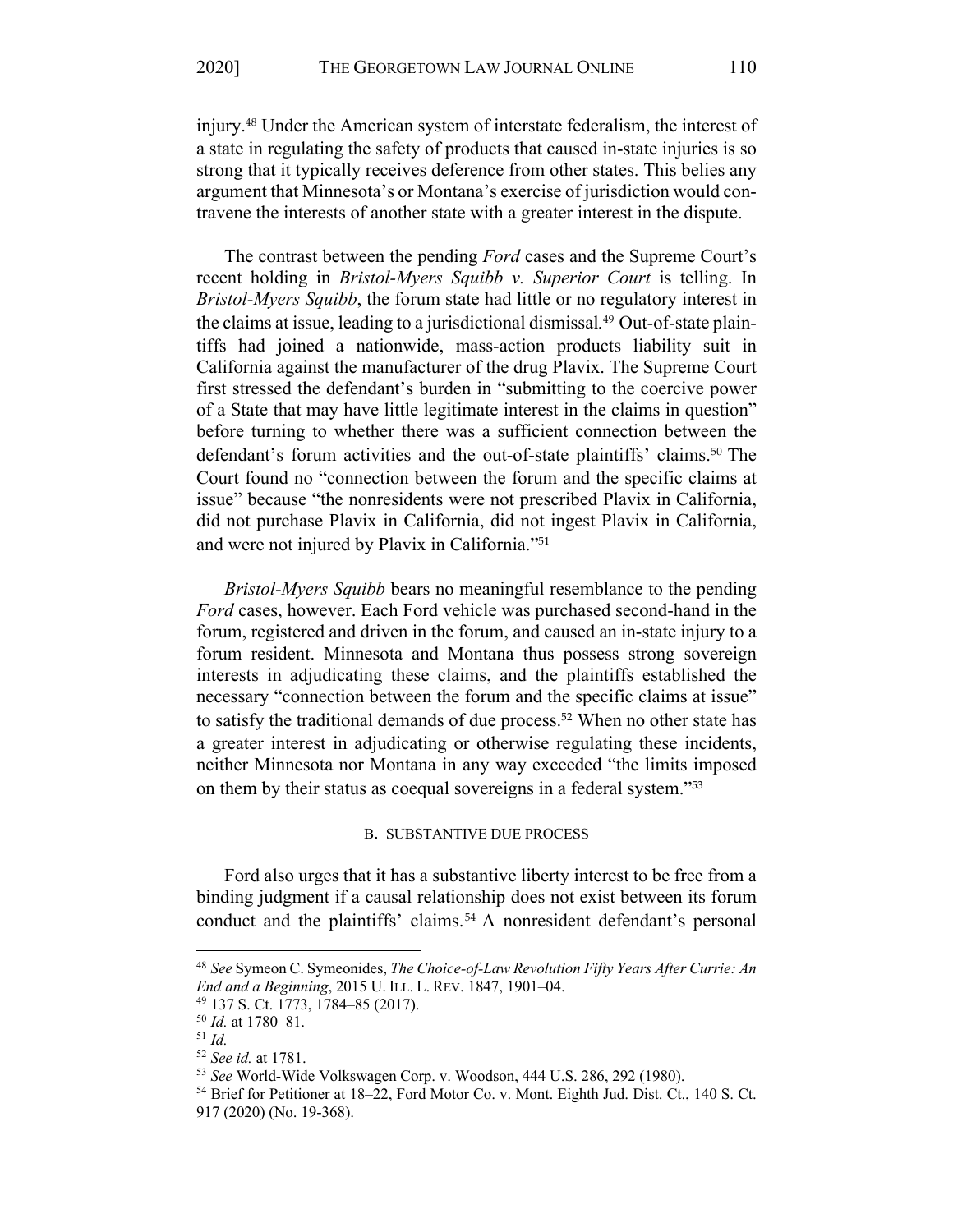jurisdiction liberty interest, though, depends on its expectations from those forum activities that create ties with and indicate submission to the state and its jurisdictional authority.55 The proper focus, then, considers traditional jurisdictional principles. The dispositive question here is whether it is unreasonable for Ford to expect to submit to the binding judgment of a state for a claim arising from one of its vehicles (sold in a second-hand, in-state transaction) that injures a state citizen on the state's roads, when Ford sells thousands of the same vehicle, provides automotive repairs and services, operates dealerships, and advertises extensively in the forum.

 Under our historical traditions of fair play and substantial justice, the then-prevailing scope of general jurisdiction, typically did not contest jurisdiction for any claim when undertaking a similar level of in-forum activity.56 Even in specific jurisdiction cases, lower court decisions since *International Shoe* frequently have held that a nonresident defendant pur- posefully selling its product in a market could not escape jurisdiction when an identical product originally sold in another state caused injury in the forum.57 And the Supreme Court never held or indicated that these decisions were erroneous. To the contrary, the Supreme Court has opined that, when a plaintiff suffers an injury within the forum from a product which the defendant is purposefully marketing in the forum state, the defendant's forum contacts are sufficiently related to the operative facts of the litigation answer is clear. Before *Daimler*, nonresident defendants, in accord with the to sustain jurisdiction.<sup>58</sup>

 Consider *World-Wide Volkswagen Corp. v. Woodson*. 59 The Court there, while holding that a New York automobile retailer and its regional distributor were not amenable to jurisdiction in Oklahoma for an in-state car accident because they conducted no Oklahoma activities, added the follow- ing statement concerning jurisdiction over the vehicle manufacturer and distributor:

> [I]f the sale of a product of a manufacturer or distributor such as Audi or Volkswagen is not simply an isolated occurrence, but arises from the efforts of the manufacturer or distributor to serve,

 <sup>55</sup> *See* J. McIntyre Mach., Ltd. v. Nicastro, 564 U.S. 873, 880 (2011) (plurality opinion); Burger King Corp. v. Rudzewicz, 471 U.S. 462, 472–76 (1985).

 <sup>56</sup> *See, e.g.*, Phillips Petroleum Co. v. Shutts, 472 U.S. 797, 799–802 (1985) (recounting that a Delaware corporation headquartered in Oklahoma did not object to its own amenability in Kansas for named plaintiffs' claims based on Texas and Oklahoma oil-andgas leases).

 $\overline{a}$  1040, 1045–48 (Colo. 1980); Gray v. Am. Radiator & Standard Sanitary Corp., 176 N.E.2d 761, 766–67 (Ill. 1961). <sup>57</sup> *See, e.g.*, Le Manufacture Francaise des Pneumatiques Michelin v. Dist. Court, 620 P.2d

 <sup>58</sup> *See* Asahi Metal Indus. Co. v. Superior Court of Cal., 480 U.S. 102 (1987); World-Wide Volkswagen Corp. v. Woodson, 444 U.S. 286 (1980).

<sup>59</sup> 444 U.S. 286 (1980).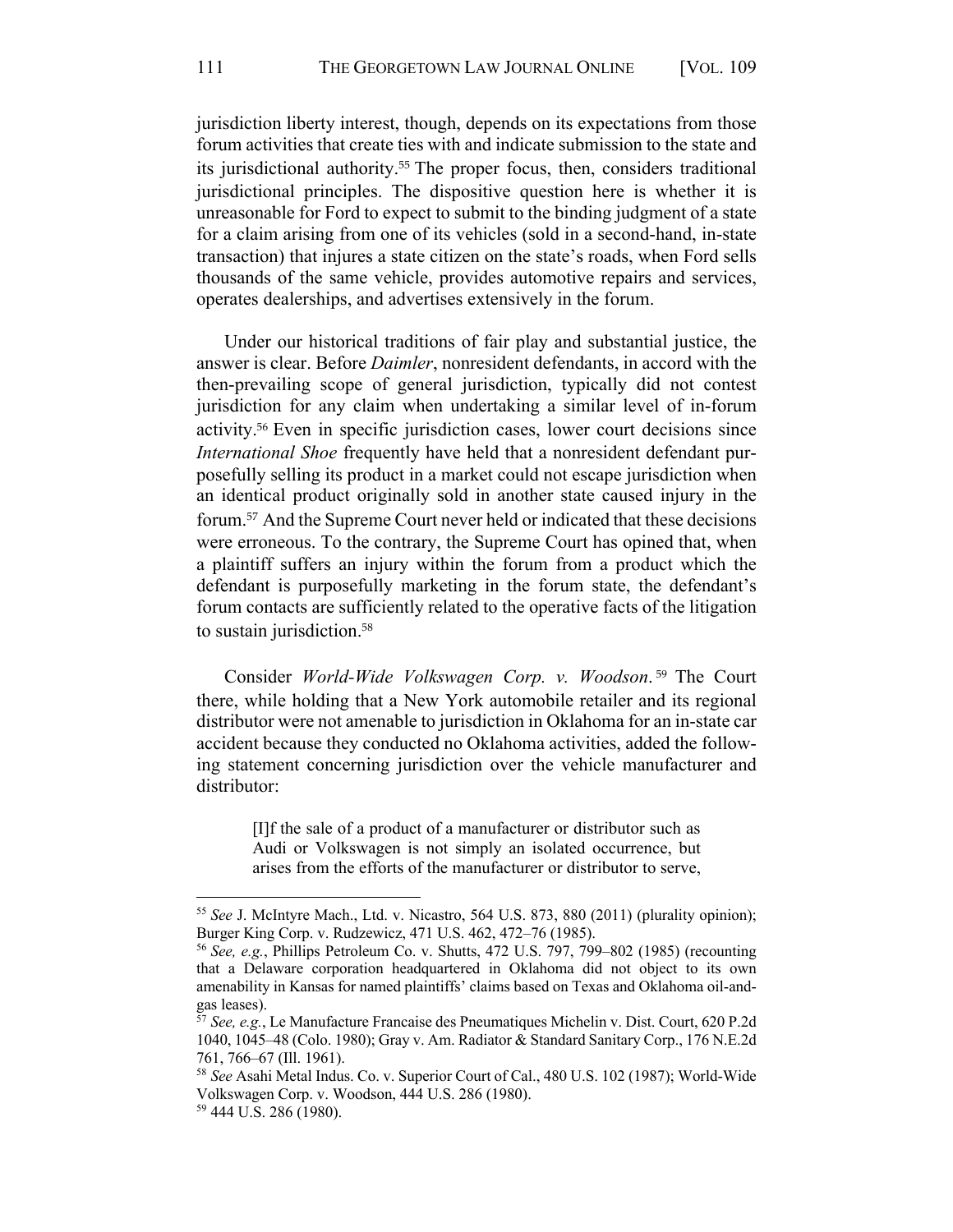directly or indirectly, the market for its product in other States, it is not unreasonable to subject it to suit in one of those States if its allegedly defective merchandise has there been the source of injury to its owner or to others.<sup>60</sup>

 This was not loose language that was pronounced and then ignored. In the last ten years, both *Daimler*61 and *Goodyear Dunlop Tires Operations,*  S.A. v. Brown<sup>62</sup> recited this quote as parenthetical descriptions of *World-Wide Volkswagen*'s import in specific jurisdiction cases.<sup>63</sup> And many lower courts have relied on this quotation in upholding specific jurisdiction over manufacturers and distributors serving the in-state market whose products cause an injury there, even if the products were originally sold elsewhere.<sup>64</sup>

 The same principle is also evident in the various opinions in *Asahi Metal*  Industry Co. v. Superior Court.<sup>65</sup> Although the *Asahi* Court could not con- verge on a single opinion, each of the opinions would support jurisdiction in the *Ford* cases. In her plurality opinion, Justice O'Connor—joined by three other Justices—explained, after quoting the language from *World- Wide Volkswagen* above, that the tire valve manufacturer Asahi would have purposefully availed itself of the California market if it had engaged in other conduct in the forum state, such as advertising.<sup>66</sup> Four other members of the Court reasoned that Asahi had purposefully availed itself of the California market and accordingly would normally be amenable to suit there, except that the transnational nature of the remaining indemnity action made such jurisdiction unreasonable.67 But even under Justice O'Connor's view, Asahi could reasonably be subject to jurisdiction in California if it had engaged in other activities indicating its intent to serve the market for its product there—even activities such as advertising that did not directly give rise to

<sup>&</sup>lt;sup>61</sup> Daimler AG v. Bauman, 571 U.S. 117 (2014).

<sup>&</sup>lt;sup>60</sup> *Id.* at 297.<br><sup>61</sup> Daimler AG v. Bauman, 571 U.S. 117 (2014).<br><sup>62</sup> 564 U.S. 915 (2011).<br><sup>63</sup> Daimler, 571 U.S. at 129 n.7; *Goodyear*, 564 U.S. at 927.<br><sup>64</sup> For a small sampling from published federal circuit and sta for example, Beverly Hills Fan Co. v. Royal Sovereign Corp., 21 F.3d 1558, 1565–67 (Fed. Cir. 1994); Vermeulen v. Renault, U.S.A., Inc., 985 F.2d 1534, 1546–50 (11th Cir. 1993); Montalbano v. Easco Hand Tools, Inc., 766 F.2d 737, 742–43 (2d Cir. 1985); Van Buskirk v. Carey Canadian Mines, Ltd., 760 F.2d 481, 490–91 (3d Cir. 1985); Nelson v. Park Indus., Inc., 717 F.2d 1120, 1125–26 (7th Cir. 1983); Noel v. S. S. Kresge Co., 669 F.2d 1150, 1154 (6th Cir. 1982); Oswalt v. Scripto, Inc., 616 F.2d 191, 199–201 (5th Cir. 1980); Bryant v. Ceat S.p.A., 406 So.2d 376, 378–79 (Ala. 1981); A. Uberti & C. v. Leonardo, 892 P.2d 1354, 1362–63 (Ariz. 1995); Waters v. Deutz Corp., 479 A.2d 273, 276 (Del. 1984); Book v. Doublestar Dongfeng Tyre Co., 860 N.W.2d 576, 584–85 (Iowa 2015).

 $66$  *Id.* at 110–12 (plurality opinion).

<sup>&</sup>lt;sup>65</sup> 480 U.S. 102 (1987).<br><sup>66</sup> *Id.* at 110–12 (plurality opinion).<br><sup>67</sup> *Id.* at 116–17 (Brennan, J., concurring in part). Justice Stevens suggested purposeful availment existed while concluding that discussing minimum contacts was unnecessary. *Id.* at 121–22 (Stevens, J., concurring in part).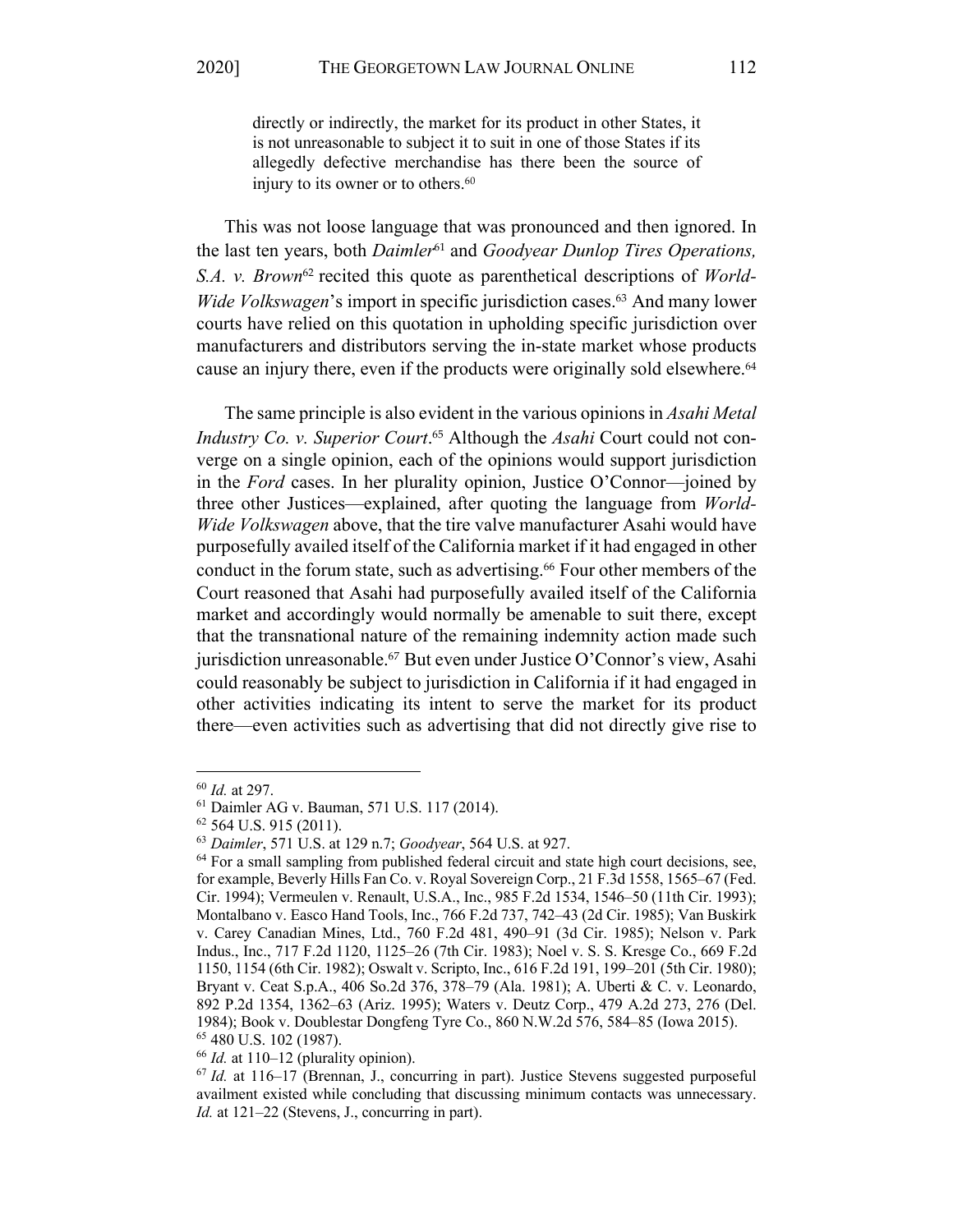the claim in question.<sup>68</sup> Once purposeful availment is established through the defendant's additional forum market activities, then specific jurisdiction "may lie over a foreign defendant" for an in-state injury.<sup>69</sup>

 In attempting to counter this longstanding tradition, Ford tries to narrow the focus to the Supreme Court's prior holdings "allowing specific jurisdic- tion," which Ford maintains all involved a causal relationship between defendants' forum conduct and plaintiffs' claims.<sup>70</sup> But Ford's argument misapplies the role of historical practice in evaluating due process protec- tions. The relevant historical practice is not limited to Supreme Court cases "allowing" jurisdiction, as if the Court were a parental authority setting a child's curfew. Instead, given the separate sovereignty of the states, the rel- evant measure is the authority the states historically exercised and whether the Supreme Court ever restricted these traditional practices under the Due Process Clause. The dispositive tradition here is that, where the defendant sought to benefit from marketing to state citizens and its products caused harm to those citizens, state courts typically asserted jurisdiction, a practice which the Supreme Court never restricted and, in fact, implicitly approved.<sup>71</sup>

 Fundamental state sovereign interests support this jurisdictional tradi- tion. The Supreme Court pronounced in its first case considering due pro- cess jurisdictional limitations that "[e]very State owes protection to its own citizens,"72 and then, a century later, recognized a state has a "'manifest interest' in providing its residents with a convenient forum for redressing injuries inflicted by out-of-state actors."73 States also possess a "significant interest in redressing injuries that actually occur within the State," including those suffered by nonresidents, in order to regulate and deter wrongful conduct within their borders.<sup>74</sup> "Few matters could be deemed more

 $68$  See id. at 112 (plurality opinion).

 <sup>68</sup> *See id.* at 112 (plurality opinion). 69 *See* Daimler AG v. Bauman, 571 U.S. 117, 128 n.7 (2014) (describing O'Connor's opinion as reflecting that "specific jurisdiction may lie over a foreign defendant that places a product into the 'stream of commerce' while also 'designing the product for the market in the forum State, advertising in the forum State . . . .'"); *cf.* Goodyear Dunlop Tires Operations, S.A. v. Brown, 564 U.S. 915, 927 (2011) ("Flow of a manufacturer's products into the forum, we have explained, may bolster an affiliation germane to *specific*  jurisdiction.").

 $70$  Brief for Petitioner at 11, 24–25, Ford Motor Co. v. Mont. Eighth Jud. Dist. Ct., 140 S. Ct. 917 (2020) (No. 19-368).

 <sup>71</sup> *See World-Wide Volkswagen*, 444 U.S. at 297–98 (citing Gray v. Am. Radiator & (referencing the Third Circuit's compilation of authorities upholding jurisdiction when the "manufacturers involved had made deliberate decisions to market their products in the forum state" (quoting Max Daetwyler Corp. v. R. Meyer, 762 F.2d 290, 299 (3d Cir. Standard Sanitary Corp., 176 N.E.2d 761 (Ill. 1961)); *cf. Asahi*, 480 U.S. at 112 1985))).

<sup>&</sup>lt;sup>72</sup> Pennoyer v. Neff, 95 U.S. 714, 723 (1878).

<sup>&</sup>lt;sup>72</sup> Pennoyer v. Neff, 95 U.S. 714, 723 (1878).<br><sup>73</sup> Burger King Corp. v. Rudzewicz, 471 U.S. 462, 473 (1985) (quoting McGee v. Int'l Life Ins. Co., 355 U.S. 220, 223 (1957)).

 <sup>74</sup> Keeton v. Hustler Magazine, Inc., 465 U.S. 770, 776 (1984).